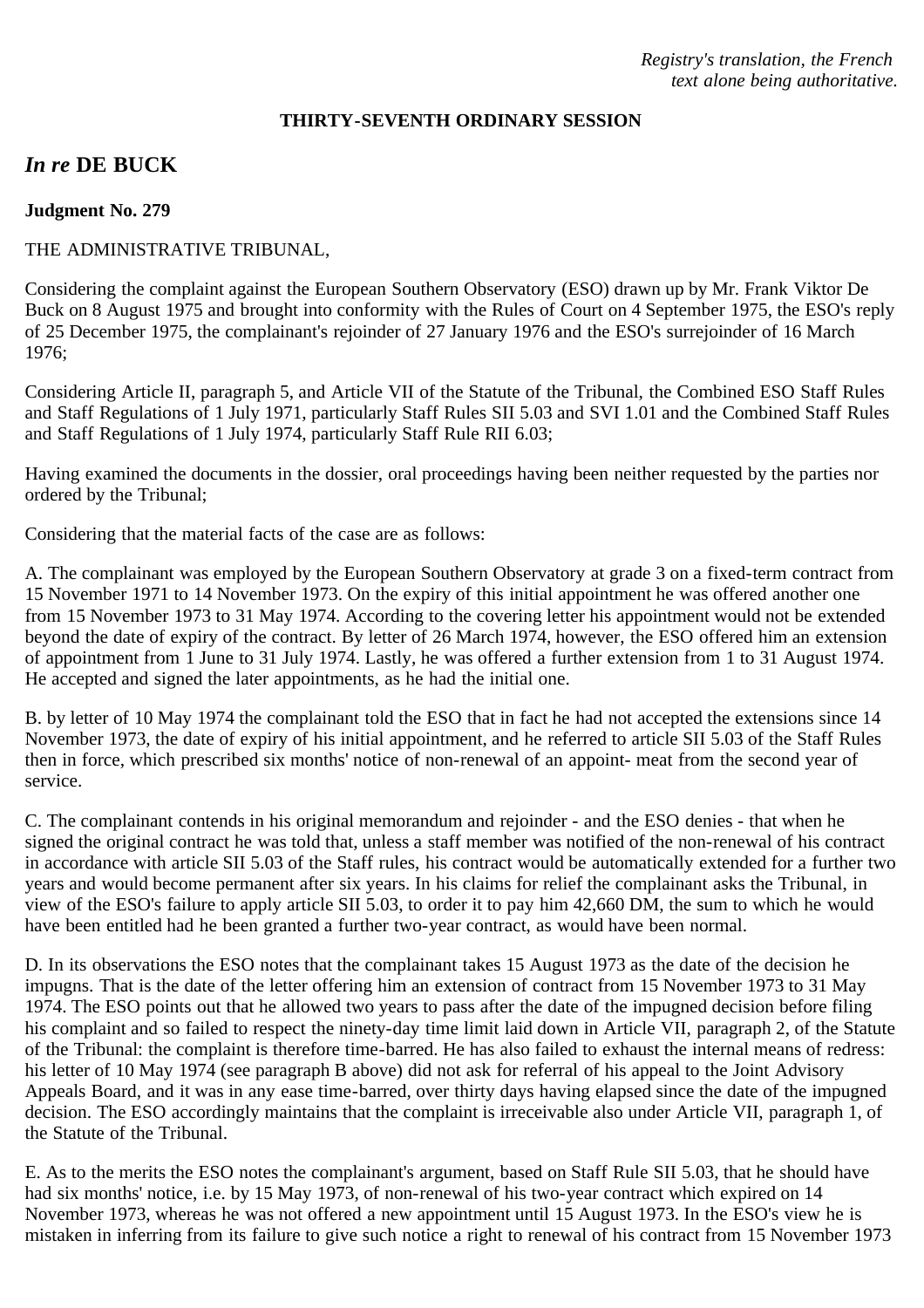to 14 November 1975. It offered him a further contract by letter of 15 August 1973, i.e. three months before the expiry of his current contract. According to the principle whereby his contract with the ESO was in any case to end automatically on 14 November 1973 the complainant was fully entitled to decline the offer of extension on the grounds that he had had less than six months' notice of extension. But the complainant formally acquiesced in a series of contracts following the expiry of his original contract on 14 November 1973 and continued to perform his duties without protest. In other words, his behaviour denoted acceptance and he is estopped from resiling therefrom.

F. The ESO concludes: "The complainant is two years late in impugning the decision of 15 August 1973 and also failed to exhaust the internal means of redress provided in the Staff Rules. His complaint is therefore irreceivable. His arguments on the merits are irrelevant inasmuch as he was not entitled to extension of the contract which expired on 14 November 1973 and raised no objection despite the allegedly 'short notice' of the successive extensions of his contract. He decided to lodge a complaint only when his contract was about to expire and his 'ex post facto' arguments are plainly without merit." The ESO asks the Tribunal: as to the form: (1) to declare itself competent to hear the complaint; (2) to declare the complaint irreceivable; subsidiarily: as to the merits: to dismiss the complainant's claims for relief in their entirety as quite unfounded; further subsidiarily: to allow the defendant organisation to resort to all legal means, including the calling of witnesses to rebut the complainant's allegations and establish its own case; and at all events to award costs against the complainant, including a fair contribution to its legal fees.

# CONSIDERATIONS:

As to the time limit for filing the complaint:

1. Article VII, paragraph 2, of the Statute of the Tribunal provides that to be receivable a complaint must have been filed within ninety days after the date of notification of the decision impugned. According to paragraph 3 of the same article, where the complainant alleges failure to take a decision, or an implied decision to dismiss his appeal, the period of ninety days shall run from the expiration of the sixty days allowed for the taking of the decision by the Administration.

The complainant asks that a decision of 15 August 1973 be quashed. In any event the date of the impugned decision is no later than 31 August 1974, the date on which he left the Organisation, Hence, even if there is an implied decision to dismiss his appeal, the time limit for filing the complaint - 150 days in all - had expired several months before 8 August 1975, the date on which the complainant posted his complaint. The complaint is therefore time-barred and irreceivable.

As to whether the internal means of redress have been exhausted:

2. Article VII, paragraph 1, of the Statute of the Tribunal provides that a complaint shall not be receivable unless the internal means of redress have been exhausted. The right to submit a claim to an advisory body is regarded as an internal means of redress.

Under articles SVI 1.01 and following of the Staff Rules in force up to 30 June 1974, any decision taken by the Administration and challenged by a staff member had to be referred within thirty days to the Joint Advisory Appeals Board for a prior opinion. Articles RVI 1.01 and following of the Staff Rules now in force reproduce that provision. The complainant did not at any time appeal to that board and thereby failed to have recourse to internal means of redress at his disposal. Hence, even if the complaint were not irreceivable as being time-barred, it would be irreceivable on the grounds of failure to use an internal means of redress.

# DECISION:

For the above reasons,

The complaint is dismissed.

In witness of this judgment by Mr. Maxime Letourneur, President, Mr. André Grisel, Vice-President, and the Right Honourable Lord Devlin, P.C., Judge, the aforementioned have hereunto subscribed their signatures as well as myself, Morellet, Registrar of the Tribunal.